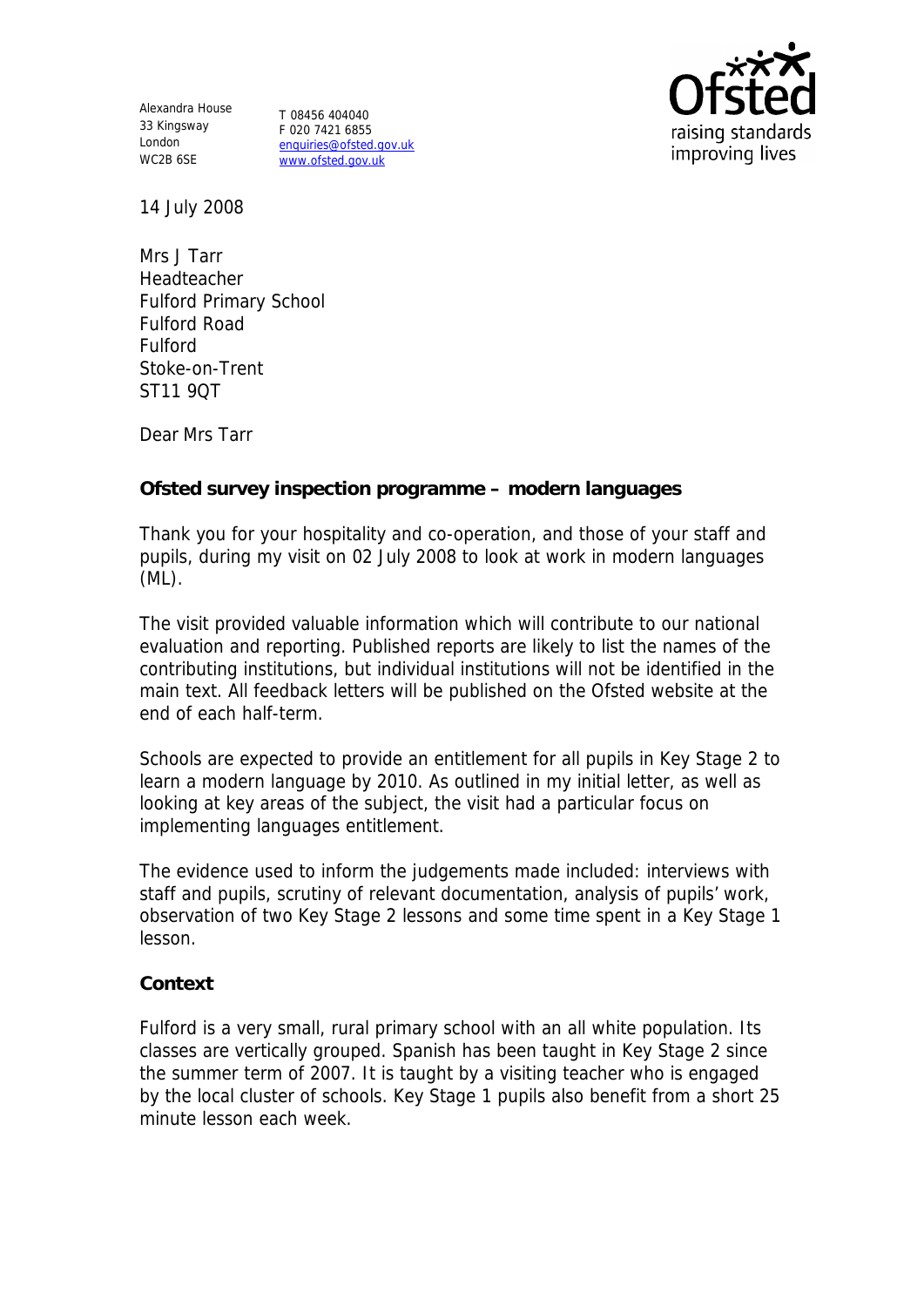## **Achievement and standards**

- Progress in lessons observed was good. Pupils listened attentively and responded well. They understood instructions in Spanish.
- Pupils showed confidence because the visiting teacher knows the children well and the atmosphere for learning is encouraging so they feel able to take risks.
- Pronunciation and intonation are good due to intensive work on this for newly introduced language items.
- They are developing some knowledge of the Spanish language such as an understanding of gender.
- Pupils read words and phrases from worksheets and home made resources; for example Years 3 and 4 read items on shopping lists in order to acquire them for their shopping bags from a food stall set up in the classroom. This led to them presenting what they had 'bought' orally to the rest of the class.
- Pupils work creatively when given opportunities to do so. For example, Year 6 pupils worked in groups for a short time deciding how to present a weather forecast and, when they came to the front of the class to do so, some groups had found ways of saying more than just the weather, introducing themselves and finishing off the presentation with aplomb.
- Pupils copy-write accurately and some can write simple phrases.
- All groups are encouraged to achieve well. A Year 2 boy with severe autism and behavioural difficulties was helped very well by the teaching assistant and showed understanding of the lesson using his mini whiteboard.
- Pupils are learning something about Spain in their lessons but it is not as widely developed as it could be.
- Both boys and girls are very positive about learning Spanish and know why it is important to do so. Overall, they enjoy it and it contributes very well to their personal development.

**Quality of teaching and learning in ML**

- Overall subject knowledge and teaching methodology are good. Lessons are well-planned, including for different abilities, and challenging in a supportive atmosphere which makes for good progress.
- Pupils are not encouraged as much as they could be to speak without recourse to written words or worksheets.
- Reading and writing are at a very early stage of development.
- The teaching assistant is employed very well in lessons, working in tandem with the teacher, and is key to ensuring some pupils make the progress they do.
- Assessment is very informal. The teacher knows pupils well in this small school and the progress they are making but this is not yet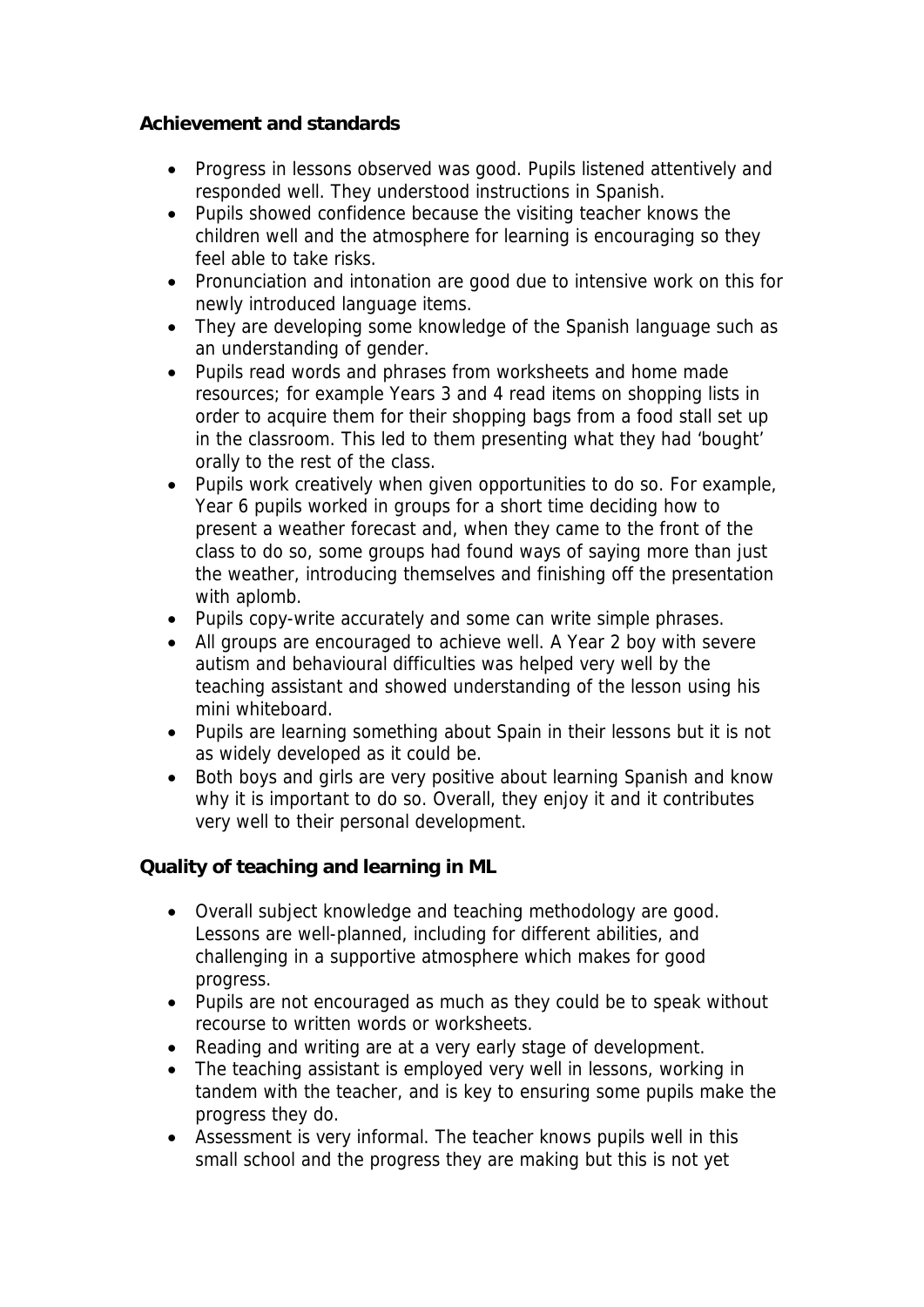recorded. The teacher felt that should it be required she could construct profile of each Year 6 pupil to pass to the secondary school.

## **Quality of curriculum**

- All Key Stage 2 pupils have a 50 minute Spanish lesson once a week. It is currently taught during teachers' planning and preparation (PPA) time.
- Planning is now based around the new QCA schemes of work with lesson plans derived from the unit topics. There is no school scheme of work for languages; the school is aware that this now needs to be developed for the coming year.
- School resources for teaching are limited: for example, there are very few books to develop reading skills and reading for pleasure.
- From September 2008 ML will become part of the school's newly developed creative curriculum.
- There is an International Week held after the Standard Assessment Tests to raise cultural awareness. With the other primary cluster schools Year 6 attend an International Day at the local secondary school where they experience an assortment of languages including Russian.

**Leadership and management of ML**

- You have supported the introduction of ML into the school well, joining with the local cluster, meeting with it regularly, and funding the employment of the visiting teacher this financial year.
- You are aware of the current strengths and weaknesses of provision and have taken the decision that PPA time will no longer be used for ML as teachers need and wish to be part of the initiative and work with the visiting languages teacher so that they can both follow-up and teach some language. The language teaching assistant is already booked on a series of local authority language teaching and learning courses for next term and you are booked on appropriate management courses.
- Whilst you are the current languages co-ordinator, from September a new teacher will be in place who will eventually take over the role.
- ML features prominently in school improvement planning and is listed as a key priority for development in the school. The action plan is brief but pertinent and appropriately financed.
- The school policy for ML is sound but still in draft and certain elements are aspiring rather than operational.
- Governors and parents are supportive and pupils' language work is reported to parents.
- You have observed the visiting teacher teach early in the initiative but there is no formal monitoring and evaluation built into the development of ML yet.